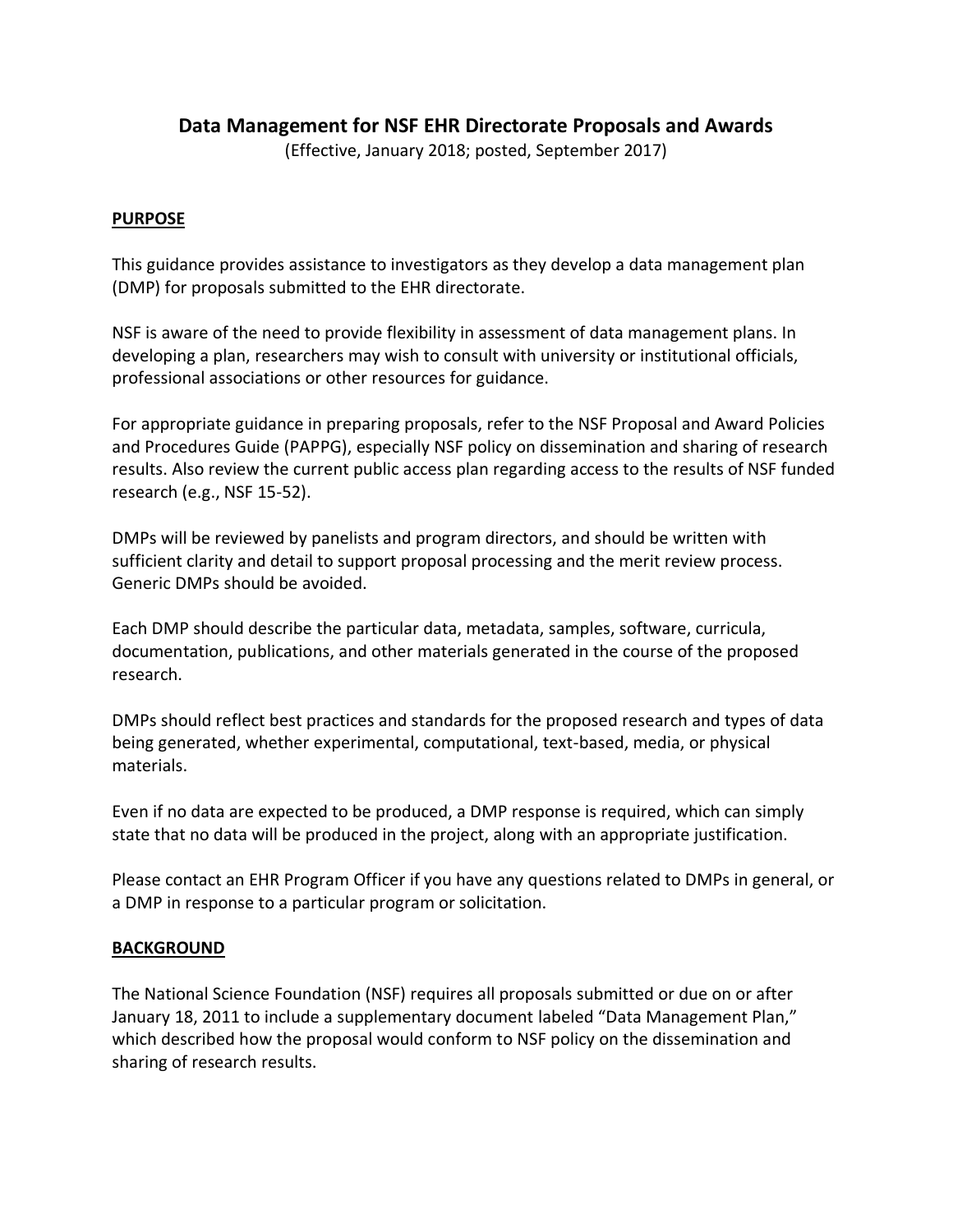The NSF Proposal and Award Policies and Procedures Guide (PAPPG) contains guidance on current NSF policy requirements in two specific sections:

(1) Chapter II.C.2.j: describes the requirements of the data management plans that investigators must include as a supplementary document;

(2) Chapter XI.D.4: describes NSF's policy on data management and dissemination of the products of research.

The DMP should be no more than two pages and will not count against the 15-page limit for proposals. The plan should address two main questions:

*What data and products are to be generated by your project? What is your plan for managing these data or products?* 

## **EHR PRINCIPLES ON DATA MANAGEMENT PLANS**

These principles reinforce EHR's goals for data management plans (DMPs) and are not meant to supersede NSF policies or regulations.

- (1) As appropriate, data management plans should be considered in the overall context concerning human subjects' protections (i.e., IRB criteria) and other ethical requirements.
- (2) EHR proposals often involve the collaboration of investigators and participants from many communities. Therefore, DMPs submitted to EHR should be appropriate to the data being generated and reflect the procedures, standards and best practices developed by the communities of practice in the area of research being proposed.
- (3) Access and sharing of data and products should reflect appropriate protections for IRB, privacy, confidentiality, data security, and intellectual property.
- (4) Data shared with the research community support NSF's goals for research transparency. Thus, DMP review is an important consideration for assessing both the intellectual merit and the broader impacts of EHR proposals.
- (5) EHR expects its awardees to describe how data and related materials are generated to allow others to reproduce the research study. Further the DMP should support the PI's ability to share data, products and methods in such a way that others can understand, validate, and replicate research findings.
- (6) Unless otherwise restricted by policy or regulation, access to data and products should be provided, and data and the products of research shared, as soon as is reasonably possible.
- (7) Any guidelines for re-use, re-distribution, or production of derivatives should be specified.

# **EHR GUIDANCE ON DATA MANAGEMENT PLANS**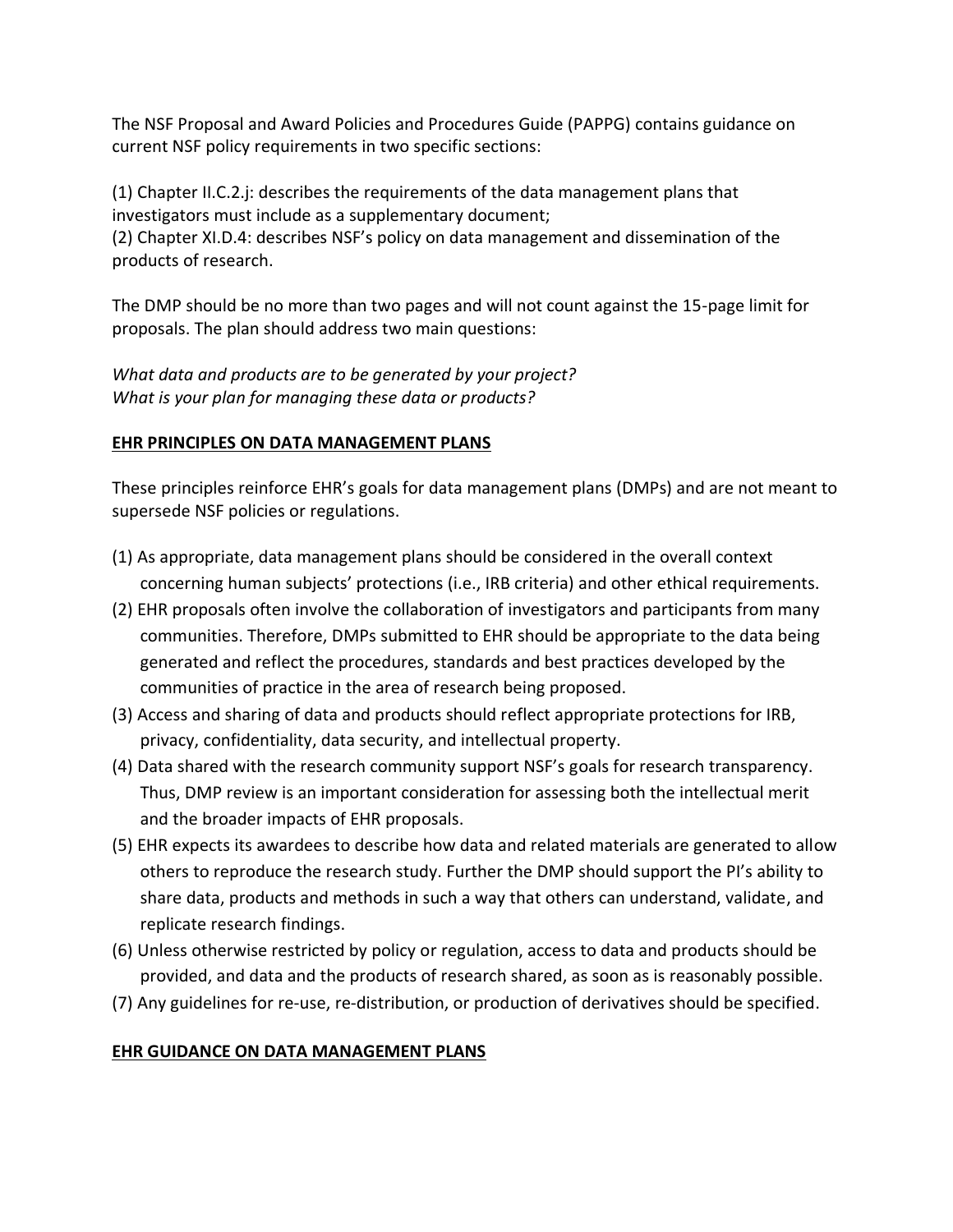In developing DMPs, the following guidance is provided. Please contact an EHR Program Officer if you have any questions related to DMPs in general, or in the context of a particular program or solicitation.

"Access to data" refers to data made generally available without explicit request by a third party (e.g., data or material made available on a public website).

"Data sharing" refers to the release of data or material in response to a specific request from a third party.

## A DMP should:

- Specify the roles and responsibilities of all parties with respect to the DMP activities.
- Specify the types of data or products that will be generated (e.g., test scores, survey responses, images, data tables, video or audio data, software, curricular, or exhibit materials).
- Specify how these data or products are to be stored, preserved, and shared.
- Specify any restrictions on data or product storage, access, preservation or sharing.
- Specify what data formats will be used (e.g., XML files, websites, image files, data tables, software code, text documents, or physical materials).
- Specify how long access to data and products, and sharing of data or products, will be maintained after the life of the project, and how any associated costs will be covered and by whom.
- If data or products are to be preserved by a third party, please refer to their preservation plans if available.

## *Budget.*

Anticipated costs for data or material management should be listed in the proposal Budget and explained in the Budget Justification.

## *Period of data retention.*

The data management plan should clearly state how and when data and other materials will be released, and how long they will be stored or archived.

## *Data formats and dissemination.*

The DMP should describe data formats, media, and dissemination approaches that will be used to make data and metadata available to others. Policies for public access and sharing should be described, including provisions for appropriate protection of privacy, confidentiality, security, intellectual property, or other rights or requirements. Research centers and major partnerships with industry or other user communities must also address how data are to be shared and managed with partners, center members, and other major stakeholders.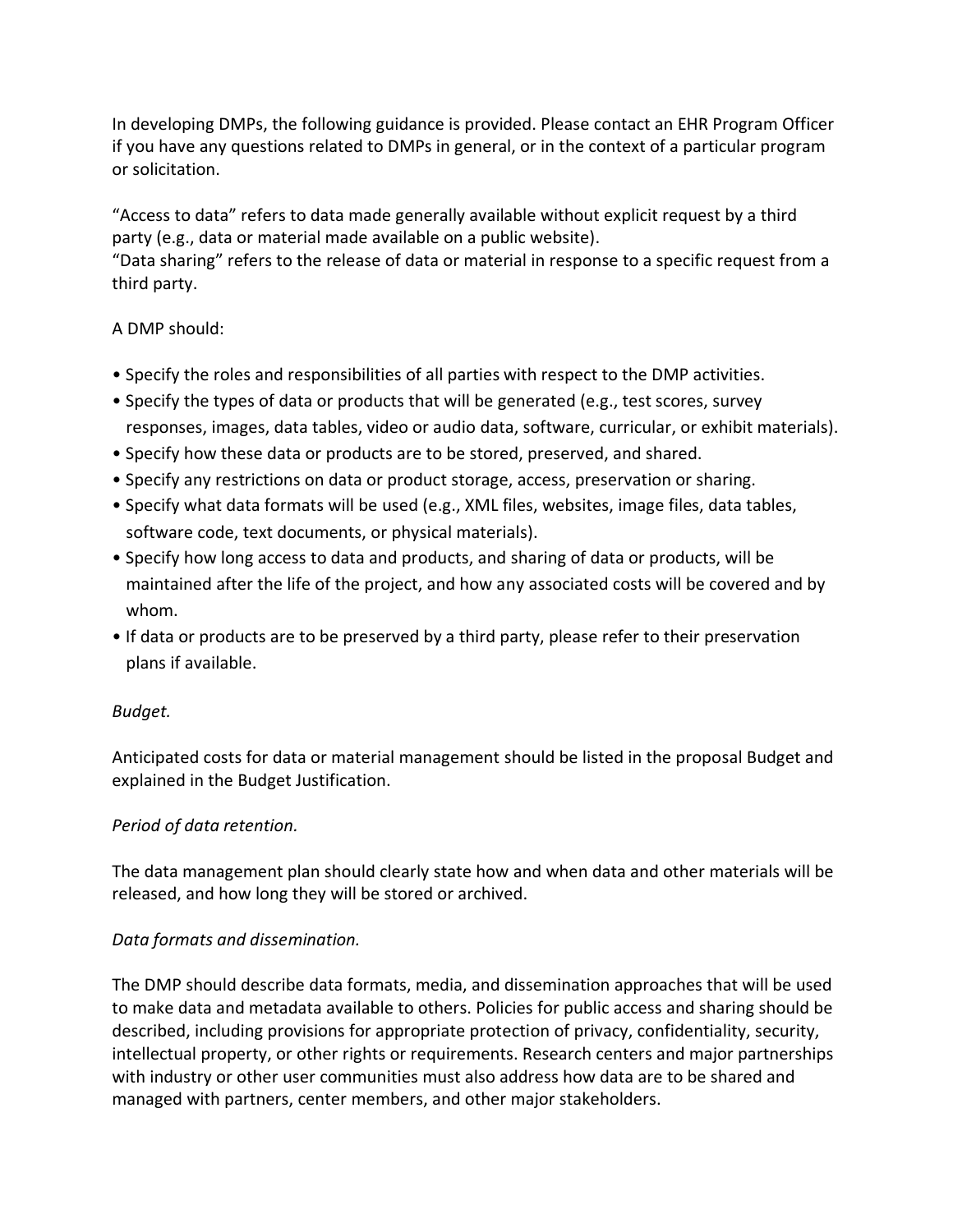## *Data storage and preservation of access.*

As appropriate, the DMP should describe physical and cyber resources and facilities that will be used for the effective preservation and storage of research data. These can include third party facilities and repositories.

# *Additional possible data management requirements.*

More stringent data management requirements may be specified in particular NSF/EHR solicitations. Additional requirements will be specified in the program solicitation and award conditions. Principal Investigators to be supported by such programs must discuss how they will meet these additional requirements in their Data Management Plans. Local institutional policies and best practices may also apply, and these should be considered in developing the DMP.

## **POST-AWARD MONITORING**

After an award is made, data management plans will be monitored primarily through the normal Annual and Final Report process and through evaluation of subsequent proposals. Investigators are encouraged to describe progress towards data management goals in annual, final, and project outcome reports. If revisions to data management plans are necessary, these revisions should be discussed with the cognizant program officer.

## *Subsequent proposals.*

Data management activities must be reported in subsequent proposals by the PI and Co-PIs under "Results of prior NSF support." For guidance, review the current version of the NSF Proposal and Award Policies and Procedures Guide.

## **Some Resources in Developing DMPs**

National Science Foundation, Proposal and Award Policies and Procedures Guide, [https://www.nsf.gov/publications/pub\\_summ.jsp?ods\\_key=pappg.](https://www.nsf.gov/publications/pub_summ.jsp?ods_key=pappg)

NSF Public Access Guide,<https://www.nsf.gov/pubs/2015/nsf15052/nsf15052.pdf> and [https://www.research.gov/research](https://www.research.gov/research-portal/appmanager/base/desktop?_nfpb=true&_pageLabel=research_node_display&_nodePath=/researchGov/Service/Desktop/AboutPublicAccess.html)[portal/appmanager/base/desktop?\\_nfpb=true&\\_pageLabel=research\\_node\\_display&\\_nodePat](https://www.research.gov/research-portal/appmanager/base/desktop?_nfpb=true&_pageLabel=research_node_display&_nodePath=/researchGov/Service/Desktop/AboutPublicAccess.html) [h=/researchGov/Service/Desktop/AboutPublicAccess.html.](https://www.research.gov/research-portal/appmanager/base/desktop?_nfpb=true&_pageLabel=research_node_display&_nodePath=/researchGov/Service/Desktop/AboutPublicAccess.html)

Public Access to NSF-Funded Research Data for the Social, Behavioral, and Economic Sciences, Workshop Report, May 17, 2016.

https://www.nsf.gov/sbe/reports/Public Access\_NSF\_Workshop\_Report\_Final\_Briefs.pdf.

American Psychological Association [\(apa.org\)](http://www.apa.org/).